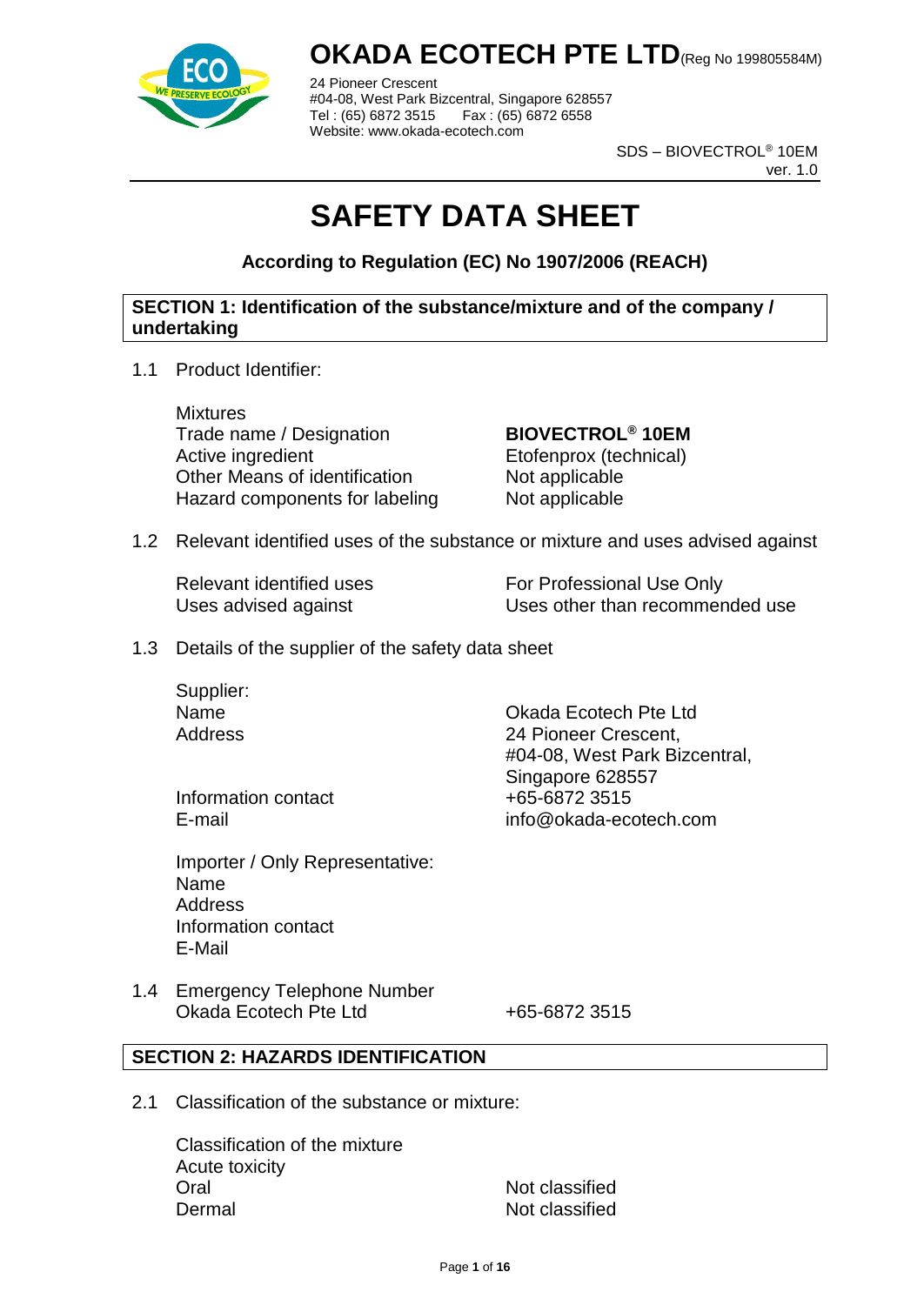

24 Pioneer Crescent #04-08, West Park Bizcentral, Singapore 628557 Fax : (65) 6872 6558 Website: www.okada-ecotech.com

> SDS – BIOVECTROL® 10EM ver. 1.0

Inhalation (Dust) Not classified Skin corrosion/irritation Not classified Skin contact Non-irritating (Rabbit) Eye contact Non-irritating (Rabbit)

Skin sensitization Not a sensitizer (Guinea Pig) Carcinogenicity **Not likely to be carcinogenic to** humans

Reproductive Toxicity Not Classified

Aquatic hazard Acute Category No data available Chronic Category No data available

2.2 Label elements

Labelling according to Regulation (EC) No 1272/2008 [CLP/GHS]

| Hazard pictograms<br>Signal word<br><b>Hazard statements</b>       | Not applicable<br>Not applicable<br><b>WHO HAZARD CLASSIFICATION -</b><br>Unlikely to Present Acute Hazard in<br>Normal Use    |
|--------------------------------------------------------------------|--------------------------------------------------------------------------------------------------------------------------------|
| Precautionary statements                                           |                                                                                                                                |
| P <sub>210</sub>                                                   | Keep away from heat, hot surfaces,<br>sparks, open flames and other ignition<br>sources. No smoking.                           |
| P302+P352                                                          | IF ON SKIN: Wash with plenty of<br>water and soap.                                                                             |
| P301+P330+P331                                                     | IF SWALLOWED: Rinse mouth, Do<br>NOT induce vomiting.                                                                          |
| P304+P340                                                          | IF INHALED: Remove person to fresh<br>air and keep comfortable for                                                             |
| P305+P351+P338                                                     | breathing.<br>IF IN EYES: Rinse cautiously with<br>water for several minutes. Remove<br>contact lenses, if present and easy to |
| P <sub>501</sub>                                                   | do. Continue rinsing.<br>Dispose empty container according to<br>local rules.                                                  |
| Supplemental Hazard information:<br>Special rules for supplemental | Not applicable                                                                                                                 |
| label elements for certain mixtures:<br>Additional labelling:      | Not applicable<br>Not applicable                                                                                               |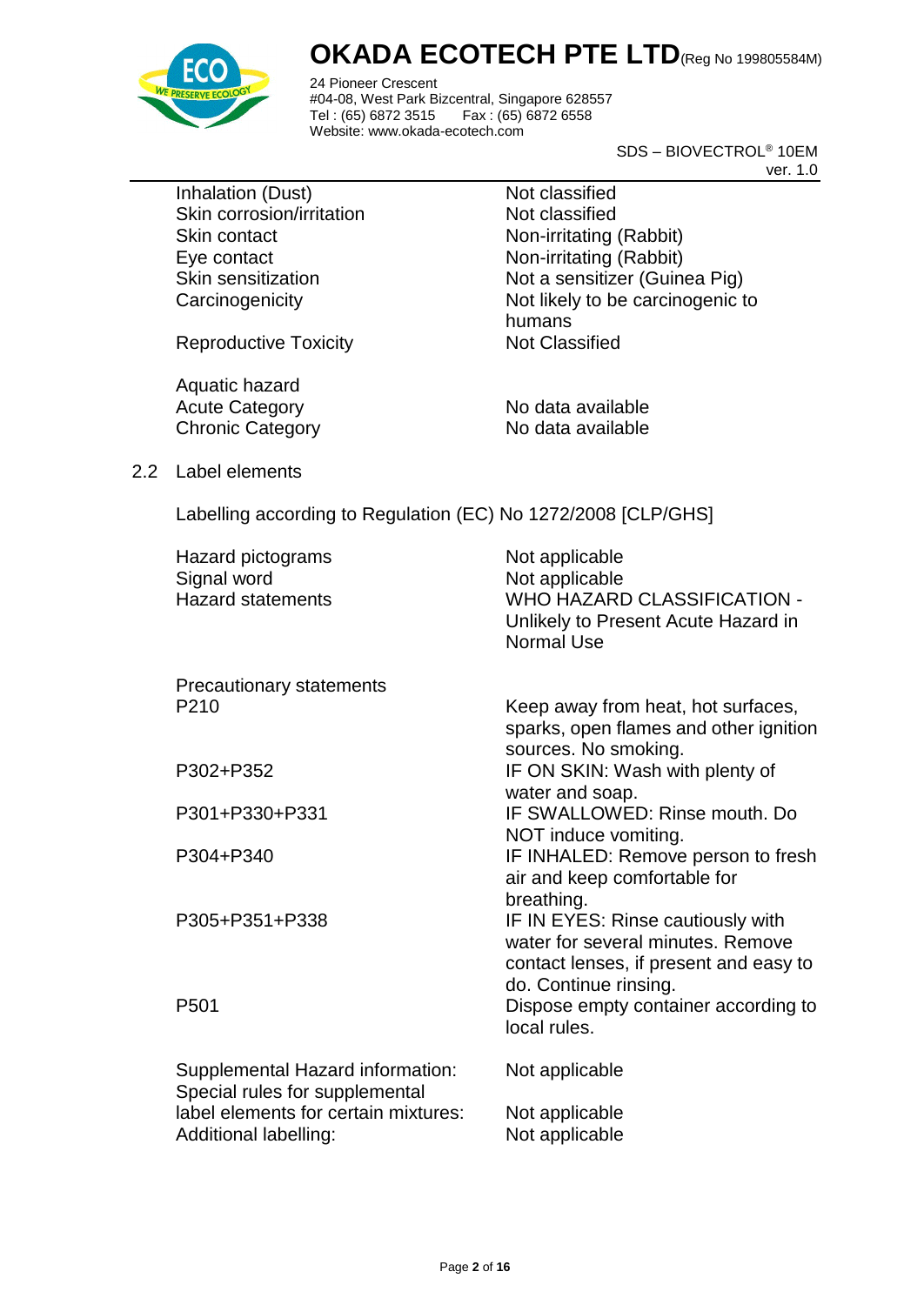

24 Pioneer Crescent #04-08, West Park Bizcentral, Singapore 628557 Fax : (65) 6872 6558 Website: www.okada-ecotech.com

> SDS – BIOVECTROL® 10EM ver. 1.0

#### 2.3 Other hazards

Adverse physicochemical effects: Not applicable Adverse human health effects and symptoms: Not applicable Adverse environmental effects: Not applicable Other adverse hazards: Not applicable

#### **SECTION 3: COMPOSITION / INFORMATION ON INGREDIENTS**

3.1 Substances Not applicable

3.2 Mixtures

| <b>Substance</b><br>name                     | <b>CAS</b><br>No. | <b>INDEX</b><br>No. | EC No.            | <b>Concen</b><br>tration | <b>Classification</b><br>according<br><b>Regulation (EC) No.</b><br>1272 [CLP] | <b>SCL and/or</b><br><b>M-factor</b>                                                                        |
|----------------------------------------------|-------------------|---------------------|-------------------|--------------------------|--------------------------------------------------------------------------------|-------------------------------------------------------------------------------------------------------------|
| Etofenprox                                   | 80844-0<br>7-1    | 604-091<br>$-00-3$  | 407-98<br>$0 - 2$ | 10.00 %                  | Aquatic Acute 1; H400<br>Aquatic Chronic 1; H410<br>Lact.; H362                | SCL: No data<br>available<br>M-factor:<br>Aquatic Chronic 1:<br>$M = 1000$<br>Aquatic Acute 1:<br>$M = 100$ |
| Inert<br>Ingredients &<br><b>Surfactants</b> | N.A.              | N.A.                | N.A.              | 90.00 %                  | N.A.                                                                           | N.A.                                                                                                        |

Hazardous ingredients Not applicable

Description of the mixture **Clear brown aqueous emulsion** 

Additional information:

This mixture does not contain further substances fulfilling the criteria of hazard class "acute toxicity" according to CLP regulation.

#### **SECTION 4: FIRST AID MEASURES**

4.1 Description of first aid measures

General Information

Following inhalation **Remove victims from area of** exposure and move to fresh air Following skin contact Immediately wash with soap & water Following eye contact Flush eye immediately with steady running water for at least 15 mins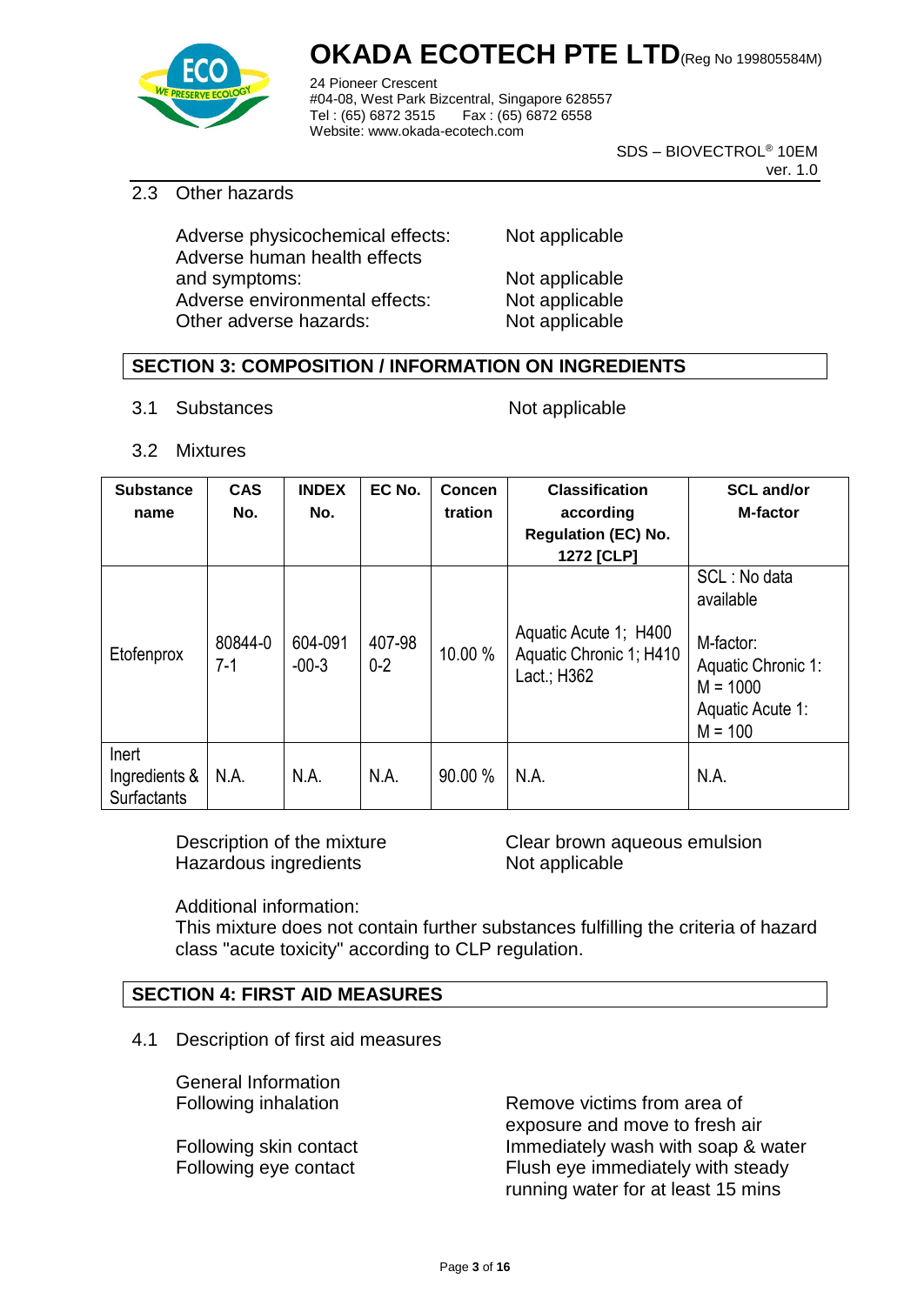

24 Pioneer Crescent #04-08, West Park Bizcentral, Singapore 628557 Fax : (65) 6872 6558 Website: www.okada-ecotech.com

> SDS – BIOVECTROL® 10EM ver. 1.0

Following ingestion **Drink plenty of water.** Do not induce vomiting Self-protection of the first aider Not applicable

4.2 Most important symptoms and effects, both acute and delayed

| Symptoms       | No data available |
|----------------|-------------------|
| <b>Effects</b> | No data available |

4.3 Indication of any immediate medical attention and special treatment needed

Special treatment No data available

Notes for the doctor Treat symptomatically

#### **SECTION 5: FIREFIGHTING MEASURES**

5.1 Extinguishing media

Suitable extinguishing media Not applicable (nonflammable) Unsuitable extinguishing media Not applicable

5.2 Special hazards arising from the substance or mixture

Hazardous combustion products None identified

5.3 Advice for fire-fighters

Firefighting Instructions Not applicable (nonflammable) Firefighting Equipment Not applicable (nonflammable)

#### **SECTION 6: ACCIDENTAL RELEASE MEASURES**

6.1 Personal precautions, protective equipment and emergency procedures

For non-emergency personnel

| Protective equipment<br><b>Emergency procedures</b> | Not applicable<br>Keep unnecessary and unprotected<br>personnel away. Wear appropriate<br>personal protective equipment as<br>specified in Section 8. Stop leak if<br>possible, without personal risk. |
|-----------------------------------------------------|--------------------------------------------------------------------------------------------------------------------------------------------------------------------------------------------------------|
| For emergency responders                            |                                                                                                                                                                                                        |
| Personal protective equipment                       | Use personal protection<br>recommended in Section 8.                                                                                                                                                   |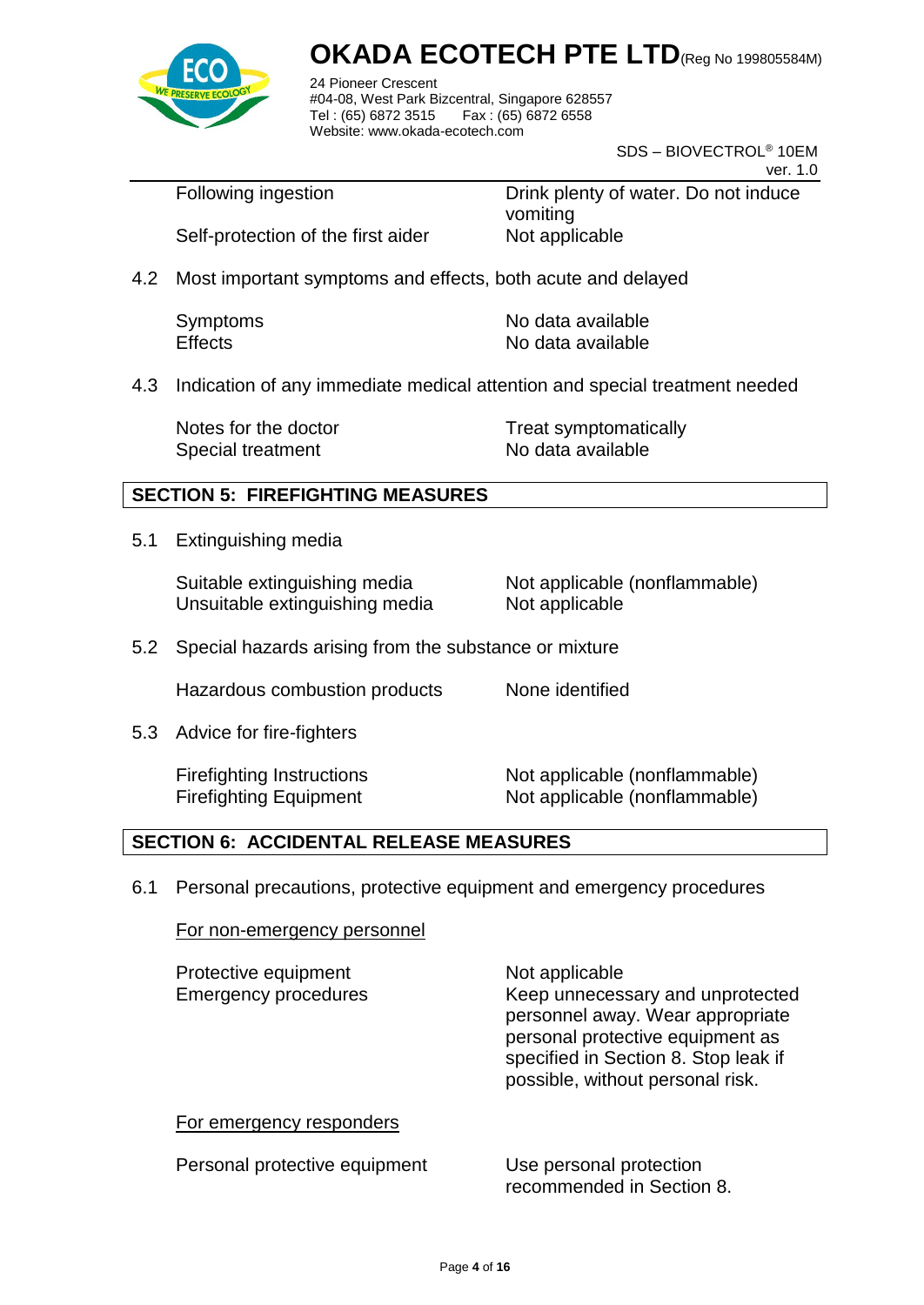

24 Pioneer Crescent #04-08, West Park Bizcentral, Singapore 628557 Fax : (65) 6872 6558 Website: www.okada-ecotech.com

> SDS – BIOVECTROL® 10EM ver. 1.0

- 6.2 Environmental precautions Not applicable
- 6.3 Methods and material for containment and cleaning up

For containment **Prevent further leakage or spillage if** 

safe to do so. For cleaning up **Hose off road surfaces to prevent** accident or slippery surface

6.4 Reference to other sections See Section 12

#### **SECTION 7: HANDLING & STORAGE**

7.1 Precautions for safe handling

Protective measures Advice on safe handling Not applicable Fire preventions Not applicable Aerosol and dust generation prevention Not applicable Environmental precautions Not applicable

Advice on general occupational hygiene Not applicable

7.2 Conditions for safe storage, including any incompatibilities

Storage conditions Store in a cool, dry place, away from

Packaging materials **HDPE** bottles

7.3 Specific end uses

Recommendations Keep out of reach of children. Keep container closed when not in use.

direct sunlight and high temperature.

#### **SECTION 8: EXPOSURE CONTROLS / PERSONAL PROTECTION**

8.1 Control parameters

Occupational exposure limits

| Limit value<br>type (country<br>of origin) | <b>Substance</b><br>name | EC-No.            | <b>CAS-N</b><br>О. | Occupational<br>exposure limit value |               | <b>Monitoring</b><br>and<br>observation<br><b>processes</b> | Peak<br>limitati<br><b>on</b> | <b>Source</b> |
|--------------------------------------------|--------------------------|-------------------|--------------------|--------------------------------------|---------------|-------------------------------------------------------------|-------------------------------|---------------|
|                                            |                          |                   |                    | Long<br>term                         | Short<br>term |                                                             |                               |               |
| JSOH-OEL<br>(JAPAN)                        | Etofenprox               | 407-98<br>$0 - 2$ | 80844-<br>$07-1$   | $3$ mg/m <sup>3</sup> ,<br>8Hr       |               |                                                             |                               |               |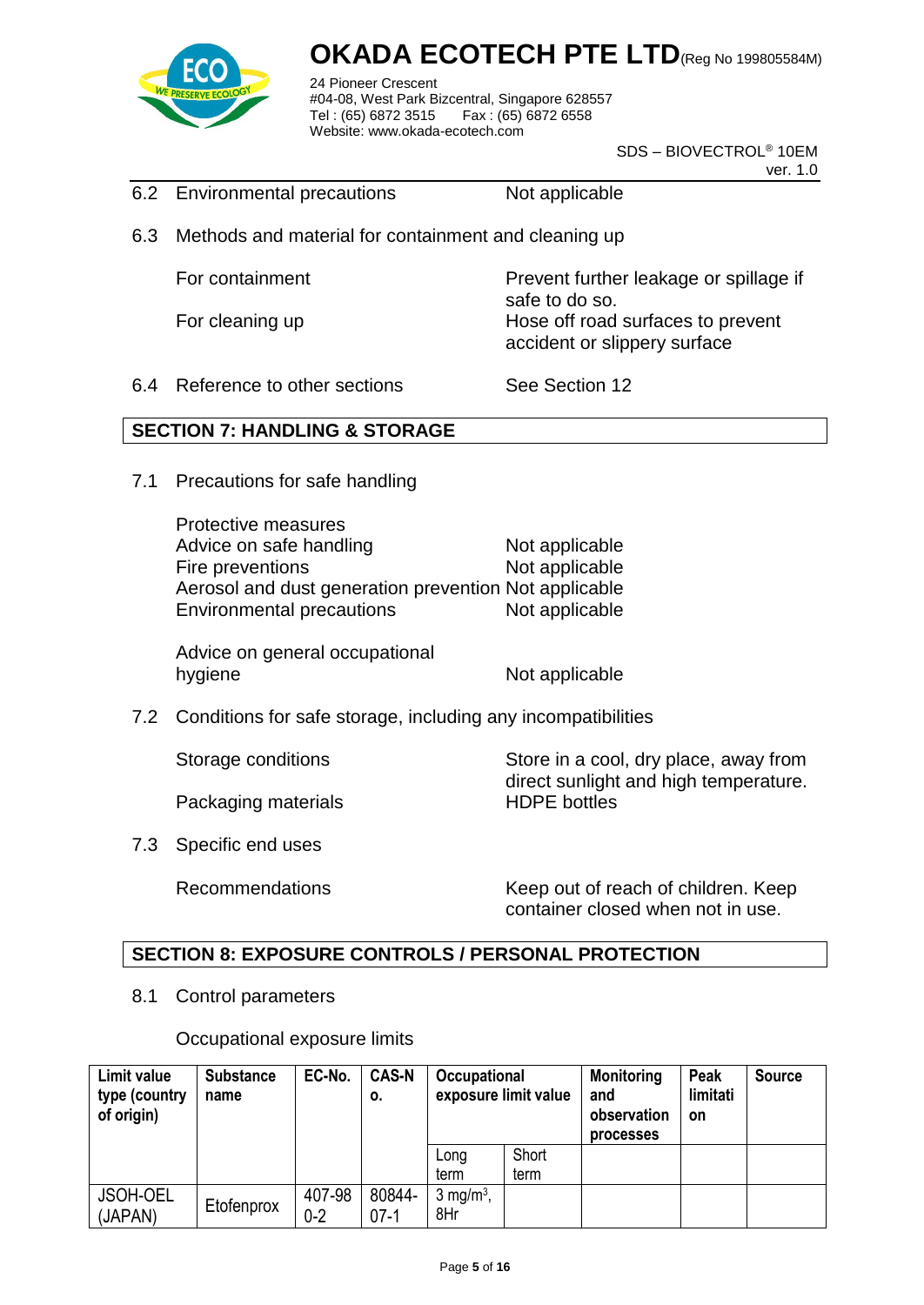

24 Pioneer Crescent #04-08, West Park Bizcentral, Singapore 628557 Tel : (65) 6872 3515 Fax : (65) 6872 6558 Website: www.okada-ecotech.com

> SDS – BIOVECTROL® 10EM ver. 1.0

|     | <b>Biological limit values</b>                                            | No data available               |
|-----|---------------------------------------------------------------------------|---------------------------------|
|     | Exposure limits at intended use                                           | No data available               |
|     | DNEL/PNEC-values                                                          | No data available               |
|     | Risk management measures<br>according to used control banding<br>approach | No data available               |
| 8.2 | <b>Exposure controls</b>                                                  |                                 |
|     | Appropriate engineering controls                                          | General ventilation is adequate |
|     | Personal protective equipment                                             |                                 |
|     | Eye / Face protection                                                     | None normally required          |
|     | Skin protection                                                           | None normally required          |
|     | <b>Respiratory protection</b>                                             | None normally required          |
|     | <b>Thermal hazards</b>                                                    | Not applicable                  |
|     |                                                                           |                                 |
|     |                                                                           |                                 |

#### 8.2.3Environmental exposure controls

Consumer exposure control Not applicable

#### **SECTION 9: PHYSICAL & CHEMICAL PROPERTIES**

#### 9.1 Information on basic physical and chemical properties

| Appearance                                   | Aqueous emulsion            |
|----------------------------------------------|-----------------------------|
| <b>Physical state</b>                        | Liquid                      |
| Color                                        | Clear brown                 |
| Odor                                         | Pleasant                    |
| Odor threshold                               | Not applicable              |
| pH at 25 deg C                               | Not applicable              |
| Melting point $(^{\circ}C)$                  | Not applicable              |
| Freezing point $(^{\circ}C)$                 | $0^{\circ}$ C               |
| Initial boiling point & boiling range $(°C)$ | Not applicable              |
| Flash point                                  | Not applicable              |
| Evaporation rate                             | Not applicable              |
| Flammability (solid, gas)                    | Not applicable              |
| Upper explosive limits                       | Not applicable              |
| Lower explosive limits                       | Not applicable              |
| Vapor pressure                               | Not applicable              |
| Vapor density                                | Not applicable              |
| <b>Relative density</b>                      | $1.0 + 0.1$                 |
| Solubility                                   | Completely soluble in water |
| Partition coefficient: n-octanol/water       | Not applicable              |
| Auto-ignition temperature                    | Not applicable              |
| Decomposition temperature                    | Not applicable              |
| Viscosity (BF/LVT/#1/100rpm/30°C)            | $30 \pm 20$ cps             |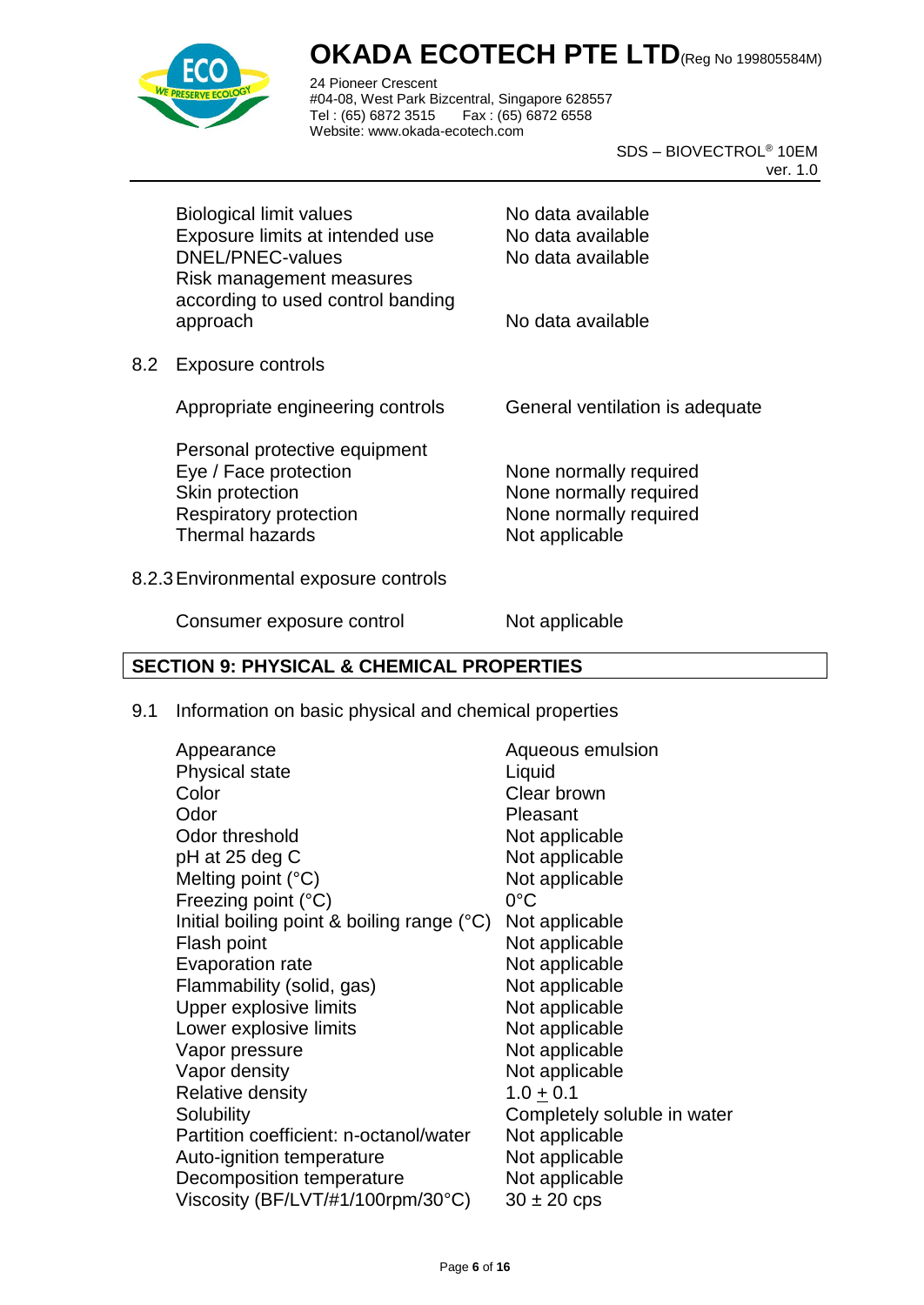

24 Pioneer Crescent #04-08, West Park Bizcentral, Singapore 628557 Tel : (65) 6872 3515 Fax : (65) 6872 6558 Website: www.okada-ecotech.com

> SDS – BIOVECTROL® 10EM ver. 1.0

Explosive properties Not explosive Oxidizing properties Not oxidizing

### **SECTION 10: STABILITY & REACTIVITY**

- 10.1 Reactivity **Not** applicable 10.2 Chemical stability Stable 10.3 Possibility of hazardous reactions No hazardous reaction when handled
- 
- 10.5 Incompatible materials **Acids** Acids
- 10.6 Hazardous decomposition products Oxides of carbon.

and stored according to provisions.

10.4 Conditions to avoid Excessive heat & prolong sunshine

Decomposition is very unlikely.

#### **SECTION 11: TOXICOLOGICAL INFORMATION**

11.1 Information on toxicological effects

#### **Substance**

Acute toxicity Practical experience / human evidence Assessment / Classification Not classified

Animal data

|                                            | Effect dose /<br>-concentration | Value             | <b>Species</b> | <b>Method</b>                                     | <b>Symptoms</b><br>/ delayed<br>effects | <b>Remark</b>     |  |  |
|--------------------------------------------|---------------------------------|-------------------|----------------|---------------------------------------------------|-----------------------------------------|-------------------|--|--|
| <b>Substance: Etofenprox</b>               |                                 |                   |                |                                                   |                                         |                   |  |  |
| Acute oral<br>toxicity                     | $LD_{50}$                       | >2000<br>mg/kg    | Rat            | OECD401                                           |                                         | Not<br>classified |  |  |
| Acute dermal<br>toxicity                   | $LD_{50}$                       | >2000<br>mg/kg    | Rat            | OECD401                                           |                                         | Not<br>classified |  |  |
| Acute<br>inhalative<br>toxicity<br>(vapor) | $LC_{50}$                       | >5.88<br>mg/L/4hr | Rat            | Regulation<br>(EC) No.<br>440/2008,<br>Annex, B.2 |                                         | Not<br>classified |  |  |

Skin corrosion / irritation

Practical experience / human evidence In-vitro skin test Negative Assessment / Classification Not classified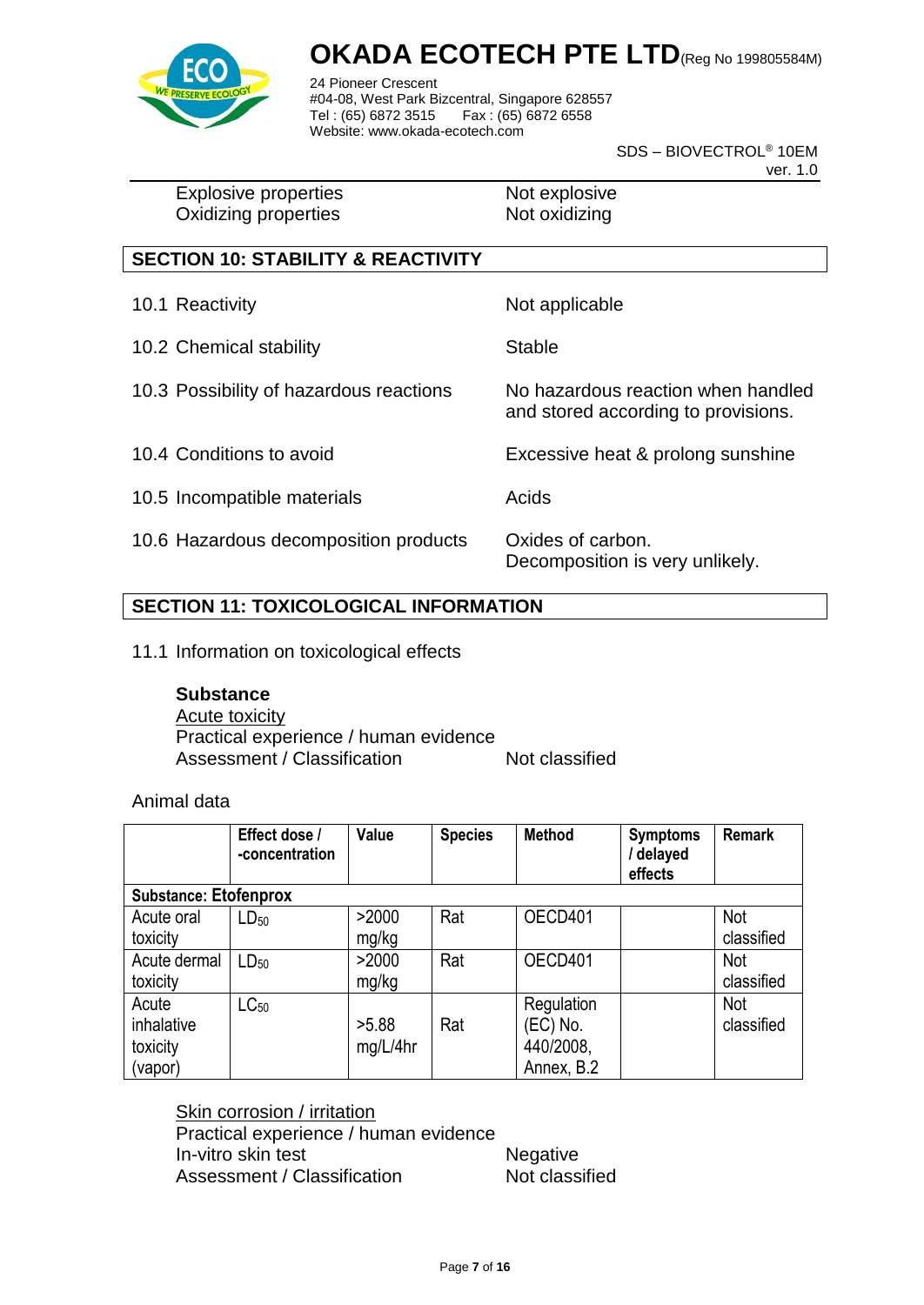

24 Pioneer Crescent #04-08, West Park Bizcentral, Singapore 628557 Tel : (65) 6872 3515 Fax : (65) 6872 6558 Website: www.okada-ecotech.com

> SDS – BIOVECTROL® 10EM ver. 1.0

#### Animal data

| <b>Substance</b> | <b>Species</b> | Method  | <b>Exposure</b><br>time | Result /<br><b>Evaluation</b> | Remark         |
|------------------|----------------|---------|-------------------------|-------------------------------|----------------|
| Etofenprox       | Rabbit         | OECD404 |                         | Non irritant                  | Not classified |

Eye damage / irritation Practical experience / human evidence In-vitro eye test Negative Assessment / Classification Not classified

Animal data

| <b>Substance</b> | <b>Species</b> | <b>Method</b> | Result /<br><b>Evaluation</b> | Remark         |
|------------------|----------------|---------------|-------------------------------|----------------|
| Etofenprox       | Rabbit         | OECD405       | Non irritant                  | Not classified |

Sensitization to the respiratory tract / skin

Sensitization to the respiratory tract Practical experience / human evidence Assessment / Classification Not available; Classification not

possible

**Skin sensitization** Practical experience / human evidence Assessment / Classification Not classified

Animal data

| <b>Substance</b> | <b>Effect</b><br>dose /<br>-concentr<br>ation | Value | <b>Species</b> | Method  | Result /<br><b>Evaluation</b> | <b>Remark</b>  |
|------------------|-----------------------------------------------|-------|----------------|---------|-------------------------------|----------------|
| Etofenprox       |                                               |       | Guinea<br>pig  | OECD406 | Not a skin<br>sensitizer      | Not classified |

#### CMR effects (carcinogenicity, mutagenicity and toxicity for reproduction)

Germ cell mutagenicity In-vitro mutagenicity / genotoxicity Negative In vivo mutagenicity / genotoxicity Negative Assessment / Classification Not classified

**Carcinogenicity** Practical experience / human evidence Assessment / Classification Not classified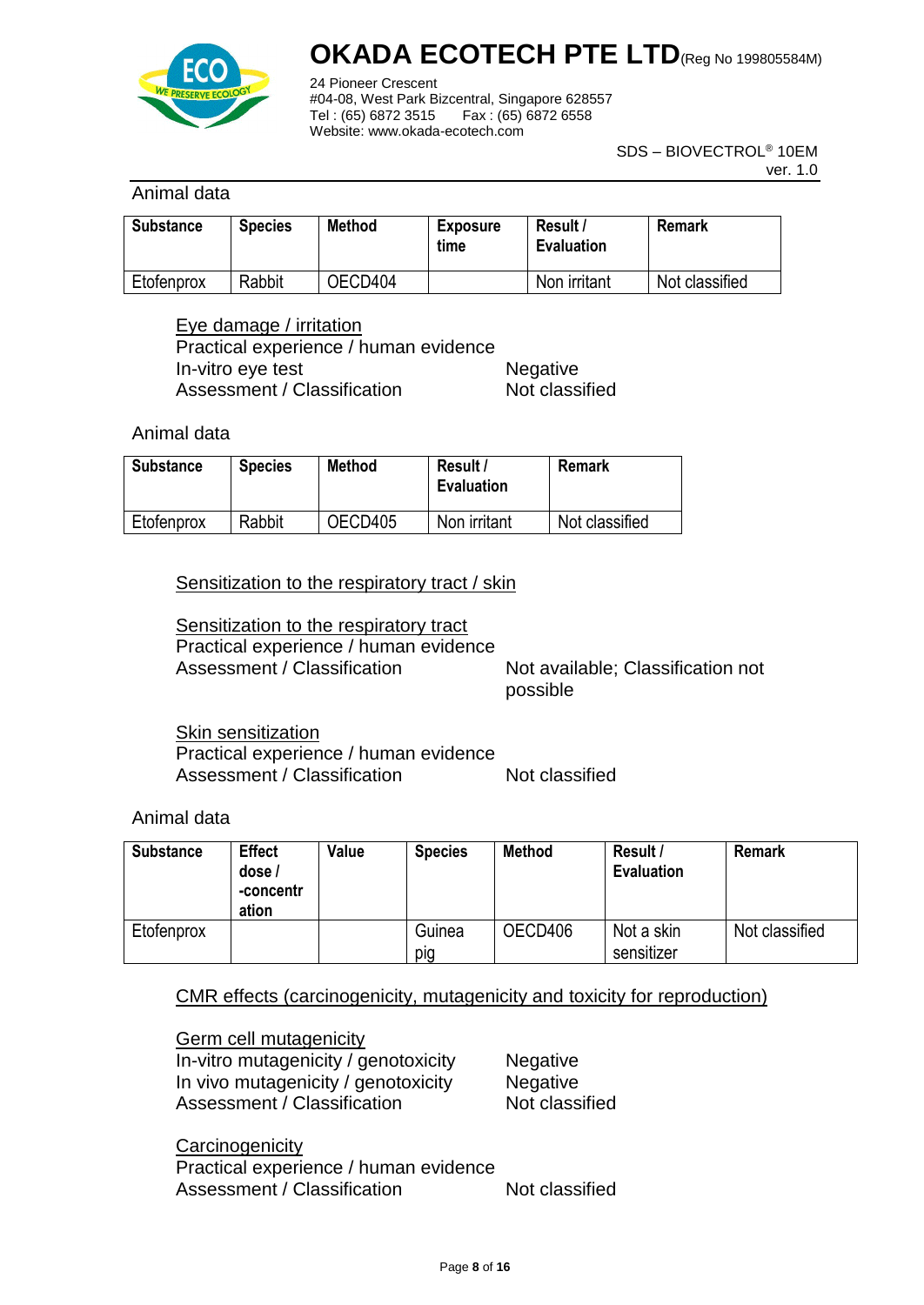

24 Pioneer Crescent #04-08, West Park Bizcentral, Singapore 628557 Tel : (65) 6872 3515 Fax : (65) 6872 6558 Website: www.okada-ecotech.com

> SDS – BIOVECTROL® 10EM ver. 1.0

#### Animal data

| <b>Substance</b> | <b>Effect</b><br>dose/<br>-concent<br>ration | Value | <b>Expos</b><br>ure<br>route | <b>Expos</b><br>ure<br>time | <b>Expos</b><br>ure<br>duratio<br>n | <b>Species</b> | <b>Method</b> | Result /<br><b>Evaluation</b> | <b>Remark</b>     |
|------------------|----------------------------------------------|-------|------------------------------|-----------------------------|-------------------------------------|----------------|---------------|-------------------------------|-------------------|
| Etofenprox       | <b>NOAEL</b>                                 |       |                              |                             |                                     | Rat.<br>Mouse  | OECD<br>451   | Non-carci<br>nogen            | Not<br>classified |

#### Reproductive toxicity

Adverse effects on sexual function and fertility

| <b>Substance</b> | <b>Effect</b><br>dose /<br>-concent<br>ration | Value | <b>Expos</b><br>ure<br>route | <b>Expos</b><br>ure<br>time | <b>Expos</b><br>ure<br>duratio<br>n | <b>Species</b> | <b>Method</b>      | Result /<br><b>Evaluation</b>   | <b>Remark</b>     |
|------------------|-----------------------------------------------|-------|------------------------------|-----------------------------|-------------------------------------|----------------|--------------------|---------------------------------|-------------------|
| Etofenprox       | <b>NOAEL</b>                                  |       |                              |                             |                                     | Rat            | <b>OECD</b><br>421 | No<br>reproducti<br>ve toxicity | Not<br>classified |

Adverse effects on developmental toxicity

| <b>Substance</b> | <b>Effect</b><br>dose /<br>-concent<br>ration | Value | <b>Expos</b><br>ure<br>route | <b>Expos</b><br>ure<br>time | <b>Expos</b><br>ure<br>duratio<br>n | <b>Species</b> | <b>Method</b>      | Result /<br><b>Evaluation</b>       | <b>Remark</b>     |
|------------------|-----------------------------------------------|-------|------------------------------|-----------------------------|-------------------------------------|----------------|--------------------|-------------------------------------|-------------------|
| Etofenprox       | <b>NOAEL</b>                                  |       |                              |                             |                                     | Rat            | <b>OECD</b><br>421 | No<br>developm<br>ental<br>toxicity | Not<br>classified |

Effects on or via lactation No data available

Overall Assessment on CMR properties Not classified

Specific Target Organ Toxicity (Single Exposure)

| STOT SE 1 and 2                       |                             |
|---------------------------------------|-----------------------------|
| Practical experience / human evidence | No data available           |
| Assessment / Classification           | Classification not possible |

#### STOT SE 3

| Irritation to respiratory tract<br>Practical experience / human evidence<br>Assessment / Classification | No data available<br>Classification not possible |
|---------------------------------------------------------------------------------------------------------|--------------------------------------------------|
| Narcotic effects<br>Practical experience / human evidence                                               | No data available                                |
| Assessment / Classification                                                                             | Classification not possible                      |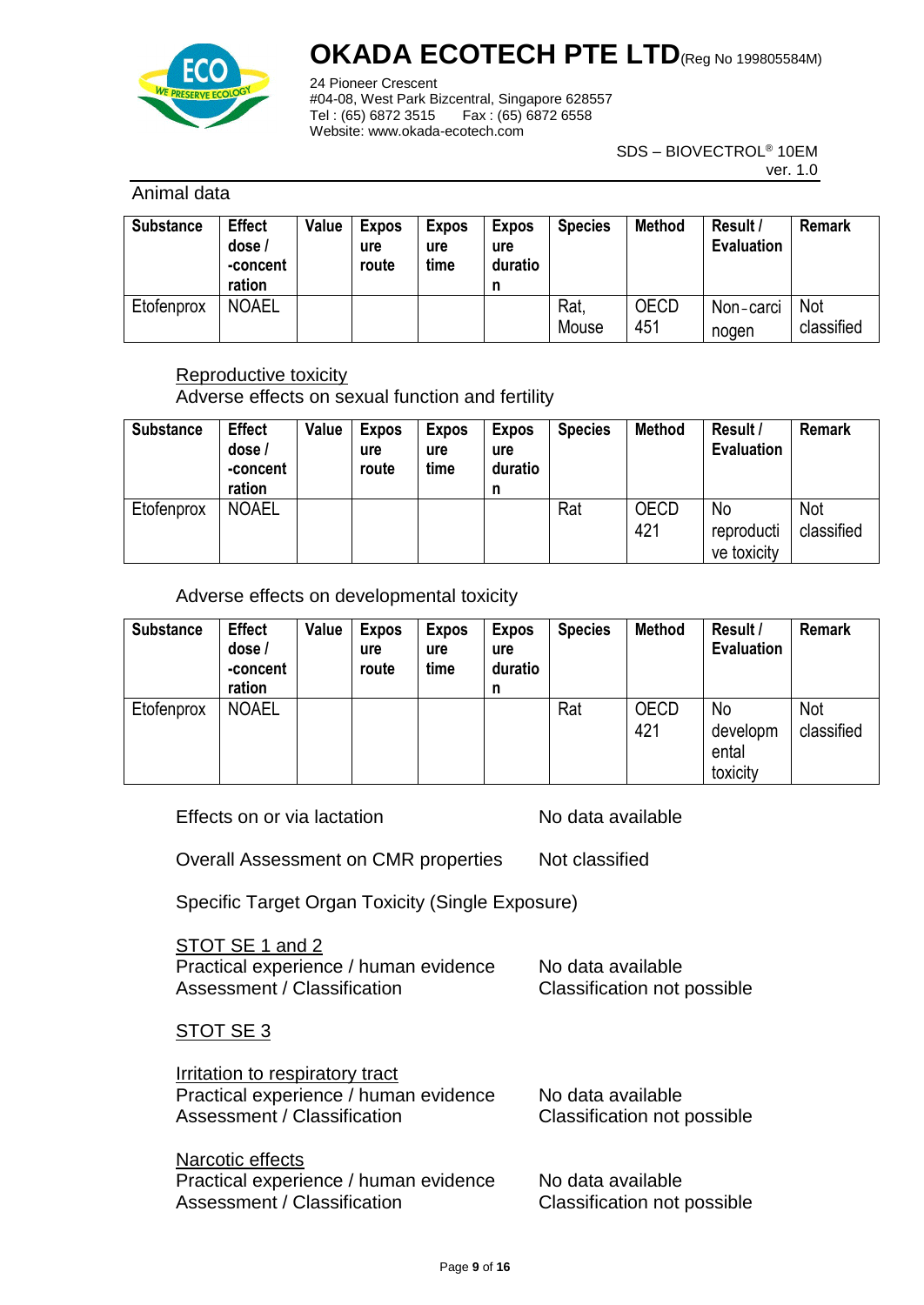

24 Pioneer Crescent #04-08, West Park Bizcentral, Singapore 628557 Fax : (65) 6872 6558 Website: www.okada-ecotech.com

> SDS – BIOVECTROL® 10EM ver. 1.0

Specific Target Organ Toxicity (Repeated Exposure)

STOT RE 1 and 2 Practical experience / human evidence No data available Assessment / Classification Classification not possible

Aspiration hazard Practical experience / human evidence No data available Experimental data viscosity data: see SECTION 9 Assessment / Classification Classification not possible

Symptoms related to the physical, chemical and toxicological characteristics: In case of ingestion No data available In case of skin contact No data available In case of inhalation No data available In case of eye contact No data available

#### **Mixtures**

Acute toxicity

Oral LD<sup>50</sup> > 2,000 mg/kg (OECD 420) Inhalation  $LC_{50} > 5,900$  mg/m<sup>3</sup> air Dermal Absorption LD50(rat) > 2,000 mg/kg (OECD Guideline 434)

Chronic Toxicity Carcinogenicity **No carcinogenicity** No carcinogenicity Mutagenicity Mutagenicity Momutagenicity

Reproductive toxicity No reproductive effect

#### **SECTION 12: ECOLOGICAL INFORMATION**

The following classification and toxicological data are carried out according to the substance criteria (excluding biodegradation and bioaccumulation).

12.1 Toxicity:

Substance: Etofenprox Aquatic toxicity Acute (short-term) fish toxicity

| <b>Substance</b> | Effect dose /<br>-concentration | Value  | <b>Test</b><br>duration | <b>Species</b> | Result /<br><b>Evaluation</b> | Method      | <b>Remark</b> |
|------------------|---------------------------------|--------|-------------------------|----------------|-------------------------------|-------------|---------------|
| Etofenprox       | ∟C <sub>50</sub>                | 0.0027 | 96 hrs                  | Rainbow        |                               | <b>OECD</b> |               |
|                  |                                 | mg/L   |                         | trout          |                               | 203         |               |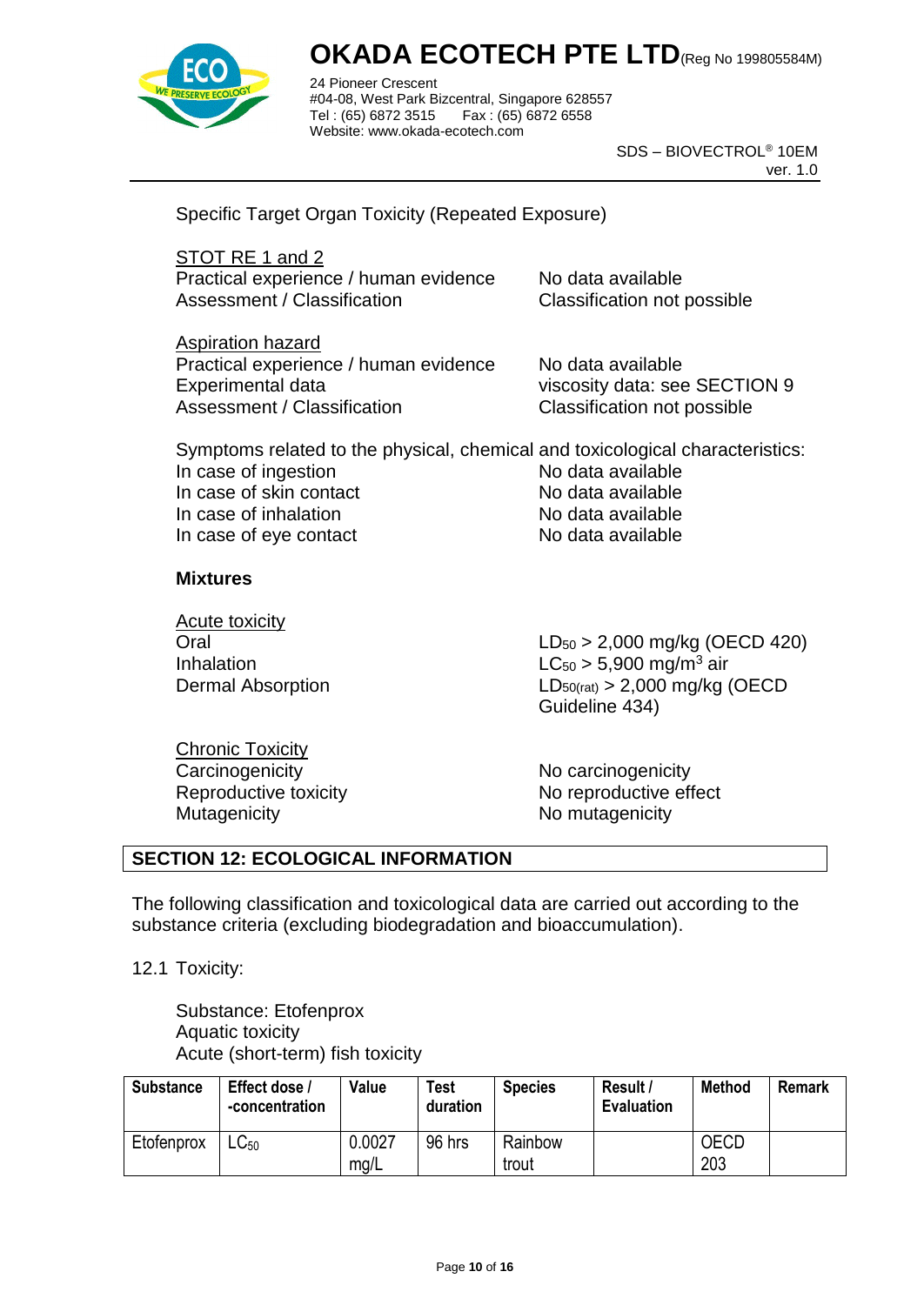

24 Pioneer Crescent #04-08, West Park Bizcentral, Singapore 628557  $Tel: (65) 6872 3515$ Website: www.okada-ecotech.com

> SDS – BIOVECTROL® 10EM ver. 1.0

#### Chronic (long-term) fish toxicity

| <b>Substance</b> | Effect dose /<br>-concentration | Value          | <b>Test</b><br>duration | <b>Species</b>   | Result /<br><b>Evaluation</b> | <b>Method</b> | <b>Remark</b> |
|------------------|---------------------------------|----------------|-------------------------|------------------|-------------------------------|---------------|---------------|
| Etofenprox       | <b>NOEC</b>                     | 0.0032<br>mg/L | 21 <sub>d</sub>         | Rainbow<br>trout |                               | OECD<br>201   |               |

#### Acute (short-term) toxicity to crustacea

| <b>Substance</b> | Effect dose /<br>-concentration | Value          | <b>Test</b><br>duration | <b>Species</b>   | Result /<br><b>Evaluation</b> | <b>Method</b> | <b>Remark</b> |
|------------------|---------------------------------|----------------|-------------------------|------------------|-------------------------------|---------------|---------------|
| Etofenprox       | EC <sub>50</sub>                | 0.0012<br>mg/L | 48 hrs                  | Daphnia<br>magna |                               | OECD<br>202   |               |

#### Chronic (long-term) toxicity to crustacea

| <b>Substance</b> | Effect dose /<br>-concentratio | Value            | Test<br>duration | <b>Species</b>   | Result /<br><b>Evaluation</b> | <b>Method</b> | Remark |
|------------------|--------------------------------|------------------|------------------|------------------|-------------------------------|---------------|--------|
| Etofenprox       | <b>NOEC</b>                    | 0.000054<br>mg/L | 21 <sub>d</sub>  | Daphnia<br>magna |                               | OECD<br>211   |        |

#### Acute (short-term) toxicity to algae and cyanobacteria

| <b>Substance</b> | Effect dose /<br>-concentration | Value           | <b>Test</b><br>duration | <b>Species</b>                                    | Result /<br><b>Evaluation</b> | <b>Method</b>      | <b>Remark</b> |
|------------------|---------------------------------|-----------------|-------------------------|---------------------------------------------------|-------------------------------|--------------------|---------------|
| Etofenprox       | ErC <sub>50</sub>               | > 0.056<br>mg/L | $0 - 72$<br>hrs         | Algae<br>(Pseudokirch<br>neriella<br>subcapitata) |                               | <b>OECD</b><br>201 |               |

Toxicity to other aquatic plants / organisms No data available Toxicity to microorganisms No data available Sediment toxicity **No data available** Terrestrial toxicity No data available

Assessment / Classification Substance: Etofenprox Acute: Classified as category 1 based on the EC<sub>50</sub> for daphnia. [Category1, M=100] Chronic: Classified as category 1 based on the NOEC for daphnia, lack of rapid degradability and high bioaccumulation potential. [Category 1, M=1000]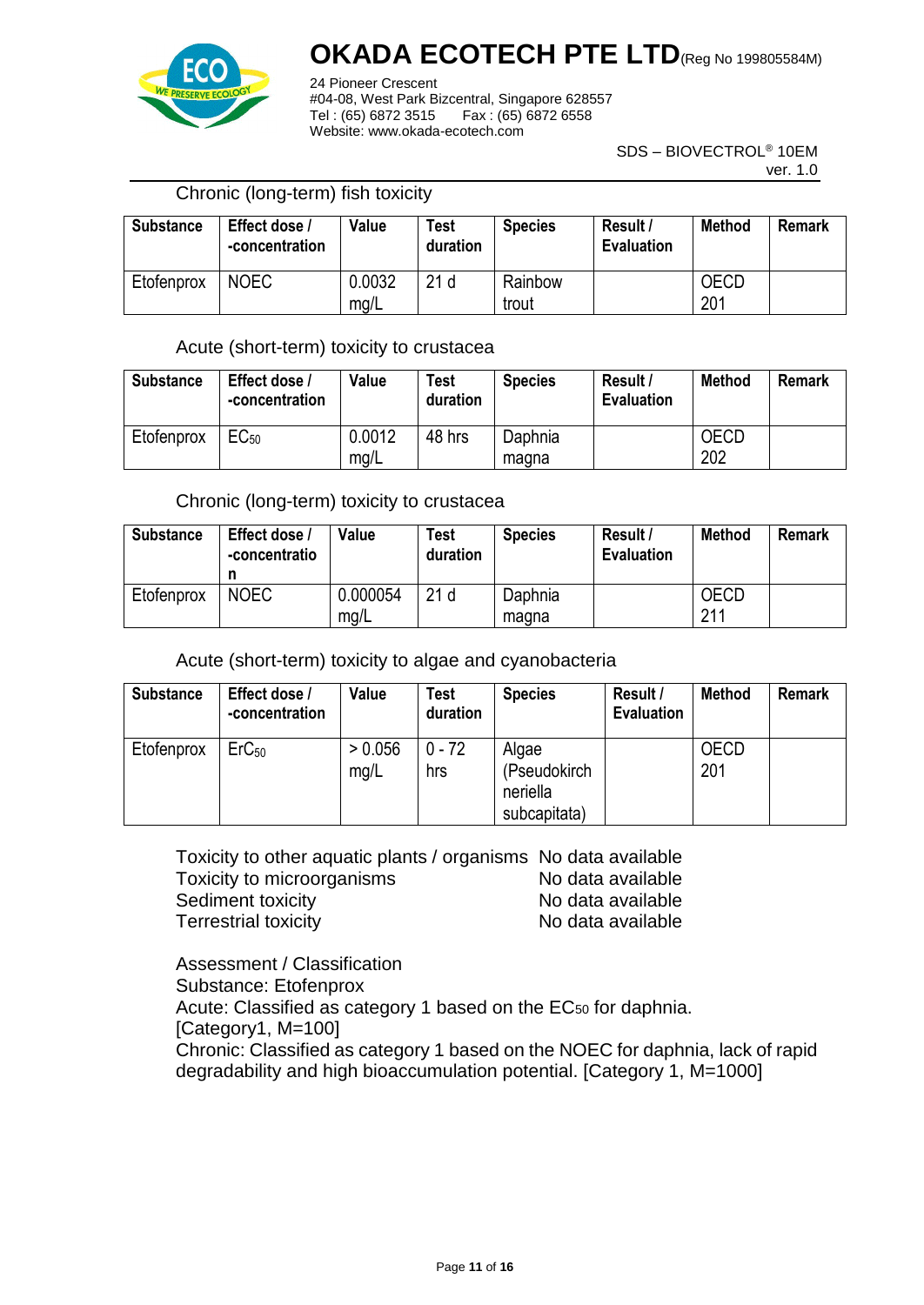

24 Pioneer Crescent #04-08, West Park Bizcentral, Singapore 628557 Tel : (65) 6872 3515 Fax : (65) 6872 6558 Website: www.okada-ecotech.com

> SDS – BIOVECTROL® 10EM ver. 1.0

12.2 Persistence and degradability

Substance: Etofenprox

Biodegradation Not readily biodegradable Hydrolytic Half-Life Stable at pH 4, 7 and 9. Photolytic Half-Life  $DT_{50} = 4.7$  days in buffer pH 7.

Assessment / Classification Not readily biodegradable

12.3 Bioaccumulative potential

Substance: Etofenprox Bioconcentration factor (BCF)

| <b>Substance</b> | <b>Species</b>  | Result | <b>Method</b> | <b>Remark</b> |
|------------------|-----------------|--------|---------------|---------------|
| Etofenprox       | <b>Bluegill</b> | 2565   | OECD 305      | By analogy    |

12.4 Mobility in soil

Substance: Etofenprox Assessment / Classification Not available

12.5 Results of PBT and vPvB assessment

Substance: Etofenprox This substance does not meet the PBT/vPvB criteria of REACH, annex XIII.

12.6 Other adverse effects:

Substance: Etofenprox This substance has no global warming potential. This substance has no ozone depleting potential.

Additional ecotoxicological information Not available

#### **Mixtures**

Wildlife & Fish

a) Mallard Duck  $LD_{50}$  (oral)  $> 2,000$ mg/kg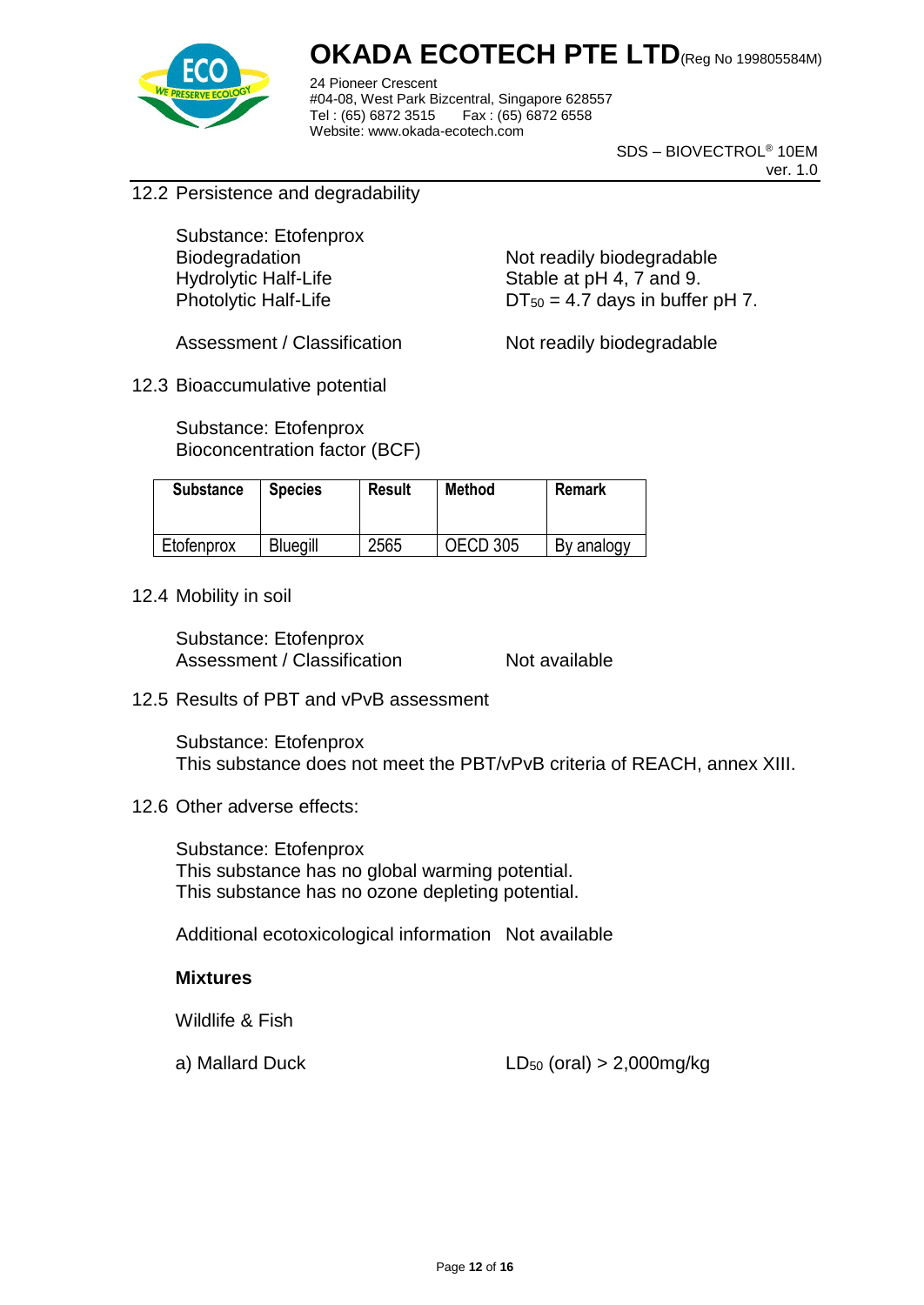

24 Pioneer Crescent #04-08, West Park Bizcentral, Singapore 628557 Fax : (65) 6872 6558 Website: www.okada-ecotech.com

> SDS – BIOVECTROL® 10EM ver. 1.0

| b) Aquatic Animals       |                             |
|--------------------------|-----------------------------|
| <b>Species</b>           | $TL_m$ value (ug/L, 48 hrs) |
| Carp                     | > 5,000                     |
| Goldfish                 | > 1,730                     |
| Ayu Fish                 | > 1,200                     |
| <b>Water Flea</b>        | $> 40,000$ (3 hrs)          |
| <b>Short-necked Clam</b> | >490,000                    |

#### **SECTION 13: DISPOSAL CONSIDERATIONS**

13.1 Waste treatment methods

Directive 2008/98/EC (Waste Framework Directive) Waste must be disposed of in accordance with federal, state, local, national and international regulations.

Additional information **Empty** the container completely before disposal

#### **SECTION 14: TRANSPORT INFORMATION**

|                              | Land<br>transport<br>(ADR/RID) | <b>Inland</b><br>waterway<br>transport<br>(ADN) | Sea<br>transport<br>(IMDG) | Air transport<br>(ICAO-TI/<br>IATA-DGR) |
|------------------------------|--------------------------------|-------------------------------------------------|----------------------------|-----------------------------------------|
| UN No.<br>14.1               | N.A.                           | N.A.                                            | N.A.                       | N.A.                                    |
| 14.2 UN Proper shipping name | N.A.                           | N.A.                                            | N.A.                       | N.A.                                    |
| 14.3 Transport hazard        | N.A.                           | N.A.                                            | N.A.                       | N.A.                                    |
| class(es)                    |                                |                                                 |                            |                                         |
| Hazard label(s)              | N.A.                           | N.A.                                            | N.A.                       | N.A.                                    |
| Packing group<br>14.4        | N.A.                           | N.A.                                            | N.A.                       | N.A.                                    |
| 14.5 Environmental hazards   | N.A.                           | N.A.                                            | N.A.                       | N.A.                                    |

Shipping Information D.O.T. Not Regulated

14.6 Special precautions for user

Make sure that the containers have no puncture or leakage. Avoid rough handling and dropping. Prevent collapse of cargo piles.

14.7 Transport in bulk according to Annex II of MARPOL 73/78 and the IBC Code

Additional information Not applicable

#### **SECTION 15: REGULATORY INFORMATION**

15.1 Safety, health and environmental regulations/legislation specific for the substance or mixture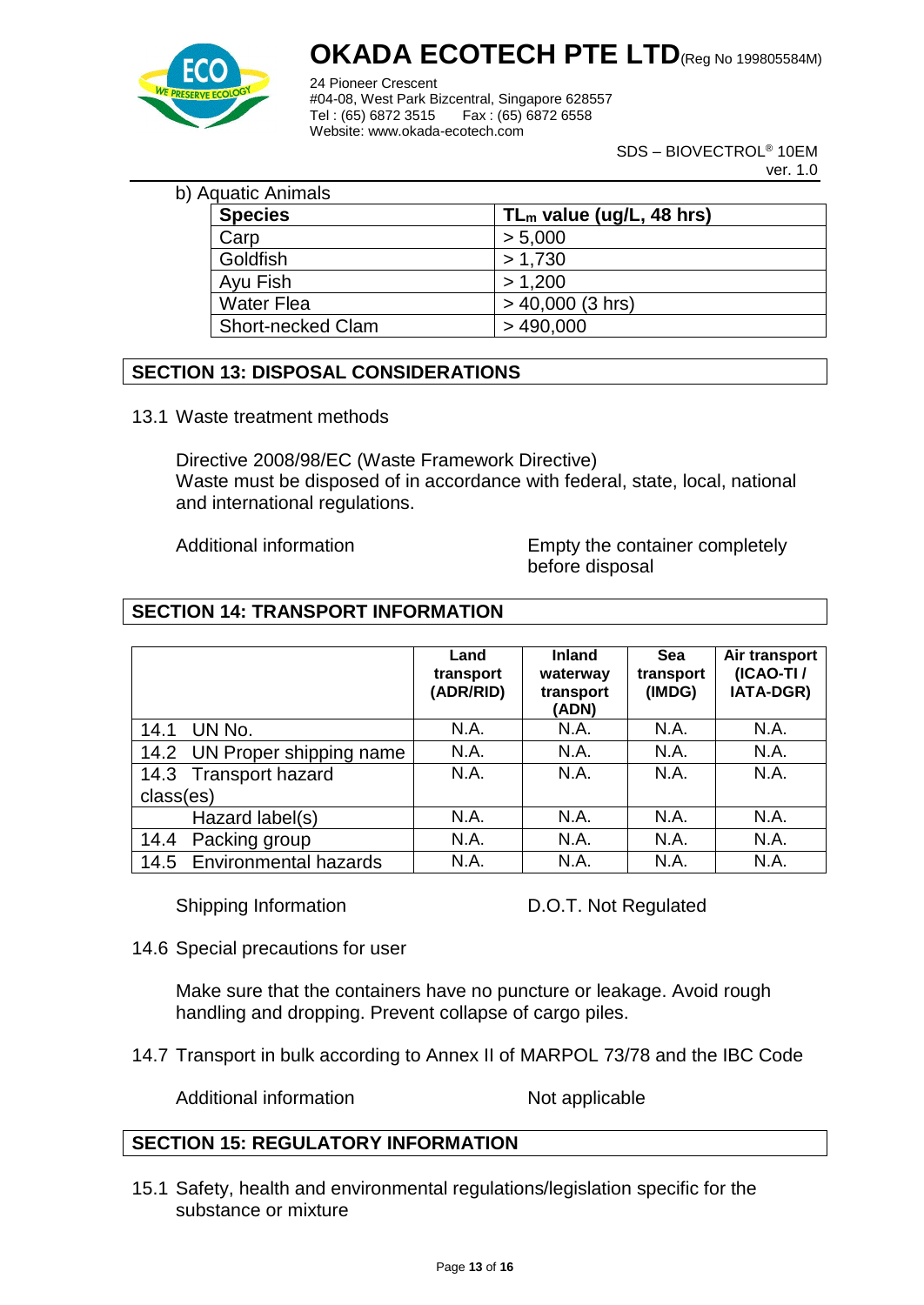

24 Pioneer Crescent #04-08, West Park Bizcentral, Singapore 628557 Fax : (65) 6872 6558 Website: www.okada-ecotech.com

> SDS – BIOVECTROL® 10EM ver. 1.0

#### EU regulations

Authorizations and/or restrictions on use See Section 1

Other EU regulations Not applicable

National regulations **National** Registered with National Environment Agency, Singapore under Section 8 of The Control of Vectors and Pesticides Act 1998. Registration Number: SINNEAI-EmICN/003/0388

#### 15.2 Chemical safety Assessment

For this substance & mixture, a chemical safety assessment is not required.

#### **SECTION 16: OTHER INFORMATION**

| 16.1 | Indication of changes: | Any changes to the SDS compared to previous<br>versions are highlighted with background color |
|------|------------------------|-----------------------------------------------------------------------------------------------|
|      |                        | on the concerned content.                                                                     |

#### 16.2 Abbreviations and acronyms:

| <b>CAS</b>    | <b>Chemical Abstract Service</b>                               |
|---------------|----------------------------------------------------------------|
| <b>DNEL</b>   | Derivative No Effect Level                                     |
| EC            | <b>European Community</b>                                      |
| <b>EINECS</b> | European Inventory of Existing Chemical<br><b>Substances</b>   |
| <b>OECD</b>   | The Organization for Economic Cooperation<br>and Development   |
| <b>MSHA</b>   | Mine Safety Health Administration                              |
| <b>NIOSH</b>  | National Institute of Occupational Safety &<br>Health          |
| <b>OEL</b>    | Occupational Exposure Limit                                    |
| <b>PBT</b>    | Persistent, Bioaccumulative, Toxic                             |
| <b>NOEC</b>   | No Observed Effect Concentration                               |
| <b>NOEL</b>   | No Observed Effect Level                                       |
| <b>NOAEL</b>  | No Observed Adverse Effect Level                               |
| <b>PNEC</b>   | <b>Predicted No Effect Concentration</b>                       |
| <b>SCOEL</b>  | Scientific Committee on Occupational Exposure<br>Limits        |
| <b>TLV</b>    | Threshold Limit Value                                          |
| TWA           | <b>Time Weighted Average</b>                                   |
| vPvB          | Very Persistent, Very Bioaccumulative<br><b>Weight Percent</b> |
|               |                                                                |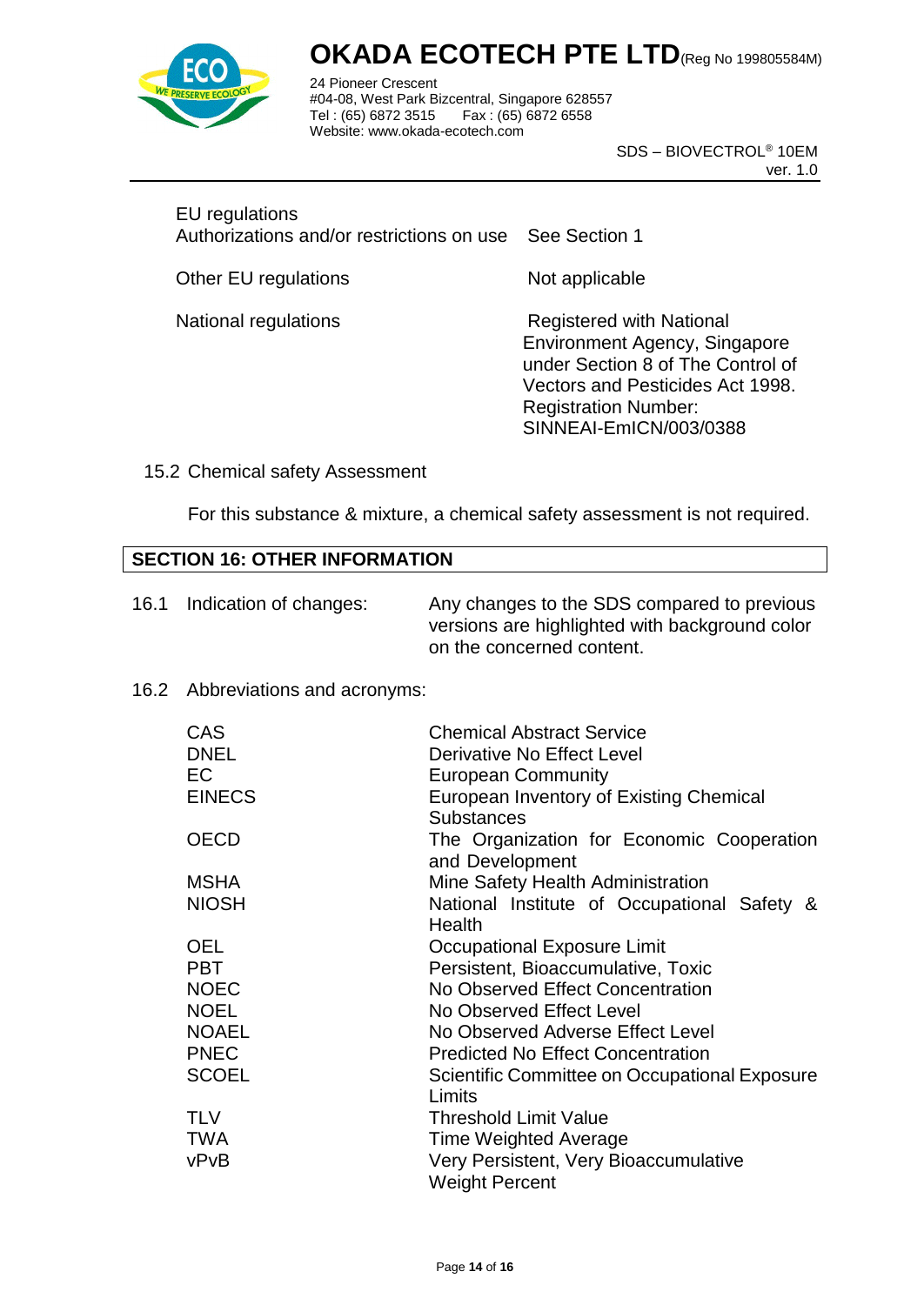

24 Pioneer Crescent #04-08, West Park Bizcentral, Singapore 628557 Tel : (65) 6872 3515 Fax : (65) 6872 6558 Website: www.okada-ecotech.com

> SDS – BIOVECTROL® 10EM ver. 1.0

#### 16.3 Key literature references and sources for data

Hazard phrase(s) referenced in section 2:

| H <sub>350</sub>                                  | May cause cancer.                                                                         |  |  |  |
|---------------------------------------------------|-------------------------------------------------------------------------------------------|--|--|--|
| H351                                              | Suspected of causing cancer.                                                              |  |  |  |
| H <sub>225</sub>                                  | Highly flammable liquid and vapour                                                        |  |  |  |
| H301+H311+H331                                    | Toxic if swallowed, in contact with skin or if<br>inhaled                                 |  |  |  |
| H302                                              | Harmful if swallowed                                                                      |  |  |  |
| H304                                              | May be fatal if swallowed and enters airways                                              |  |  |  |
| H311                                              | Toxic in contact with skin                                                                |  |  |  |
| H315                                              | Causes skin irritation                                                                    |  |  |  |
| H317                                              | May cause an allergic skin reaction                                                       |  |  |  |
| H318                                              | Causes serious eye damage                                                                 |  |  |  |
| H319                                              | Causes serious eye irritation                                                             |  |  |  |
| H331                                              | Toxic if inhaled                                                                          |  |  |  |
| H332                                              | Harmful if inhaled                                                                        |  |  |  |
| H336                                              | May cause drowsiness or dizziness                                                         |  |  |  |
| <b>H360D</b>                                      | May damage the unborn child.                                                              |  |  |  |
| H362                                              | May cause harm to breast-fed children                                                     |  |  |  |
| H372                                              | Causes damage to organs through prolonged                                                 |  |  |  |
|                                                   | or repeated exposure                                                                      |  |  |  |
| H <sub>3</sub> 73                                 | May cause damage to organs through                                                        |  |  |  |
|                                                   | prolonged or repeated exposure                                                            |  |  |  |
| H400                                              | Very toxic to aquatic life                                                                |  |  |  |
| H410                                              | Very toxic to aquatic life with long lasting effects                                      |  |  |  |
| H411                                              | Toxic to aquatic life with long lasting effects                                           |  |  |  |
| Precautionary Statements referenced in section 2: |                                                                                           |  |  |  |
| Prevention:                                       |                                                                                           |  |  |  |
| P <sub>210</sub>                                  | Keep away from heat, hot surfaces, sparks,<br>open flames and other ignition sources. No  |  |  |  |
| P280                                              | smoking.<br>Wear protective gloves/protective clothing/eye<br>protection/face protection. |  |  |  |
| Response:                                         |                                                                                           |  |  |  |
| P302+P352                                         | If on skin: Wash with plenty of water.                                                    |  |  |  |
| P301+P330+P331                                    | IF SWALLOWED: Rinse mouth, Do NOT                                                         |  |  |  |
|                                                   | induce vomiting.                                                                          |  |  |  |
| P304+P340                                         | IF INHALED: Remove person to fresh air and                                                |  |  |  |
|                                                   | keep comfortable for breathing.                                                           |  |  |  |

P391 Collect spillage.